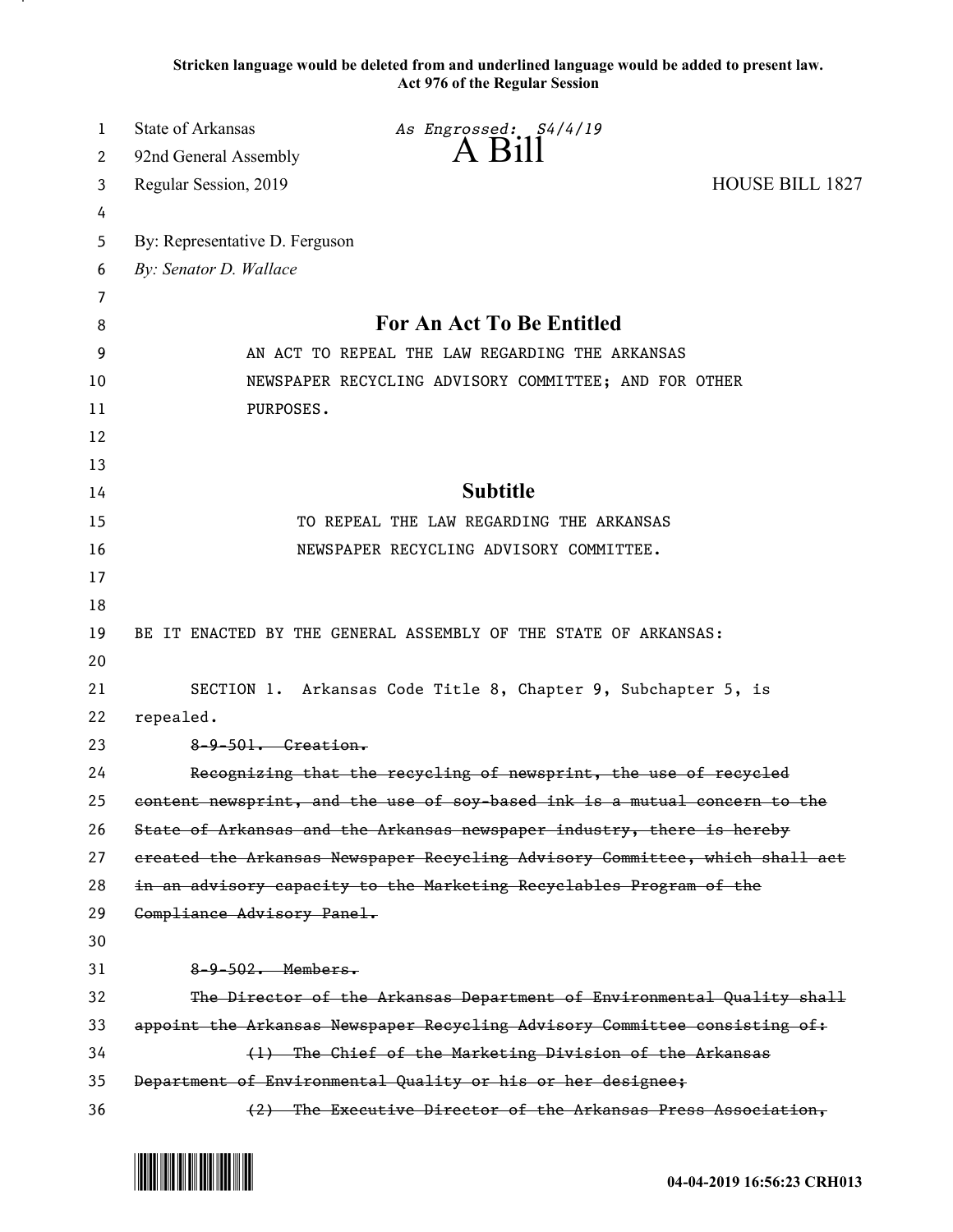| 1  | Inc. or his or her designee; and                                              |
|----|-------------------------------------------------------------------------------|
| 2  | $(3)$ (A) At least six (6) members representing the Arkansas                  |
| 3  | newspaper industry and newsprint manufacturers doing business in Arkansas.    |
| 4  | (B) Provided, however, these members shall be selected                        |
| 5  | from a list of names of potential members to be provided by the President of  |
| 6  | the Board of Directors of the Arkansas Press Association, Inc.                |
| 7  |                                                                               |
| 8  | 8-9-503. Purpose.                                                             |
| 9  | The Arkansas Newspaper Recycling Advisory Committee shall meet as             |
| 10 | necessary to monitor the use of recycled content newsprint and soy-based ink  |
| 11 | in the state in relation to the following goals:                              |
| 12 | (1) To increase the use of recycled content newsprint in                      |
| 13 | Arkansas;                                                                     |
| 14 | (2) To increase the use of soy-based ink in Arkansas;                         |
| 15 | (3) To increase the demand for recycled newsprint in Arkansas;                |
| 16 | (4) To increase the availability of recycled content newsprint                |
| 17 | in Arkansas; and                                                              |
| 18 | (5) To identify, develop, and advance initiatives to recycle and              |
| 19 | reuse old newspapers.                                                         |
|    |                                                                               |
| 20 |                                                                               |
| 21 | 8-9-504. Schedule of compliance.                                              |
| 22 | The Arkansas Newspaper Recycling Advisory Committee shall develop a           |
| 23 | schedule of compliance for newspapers printed on newsprint in Arkansas to     |
| 24 | phase in increased percentages of recycled fiber in their newsprint.          |
| 25 |                                                                               |
| 26 | 8-9-505. Attainment of goals.                                                 |
| 27 | The Arkansas Newspaper Recycling Advisory Committee shall formulate a         |
| 28 | plan for an annual reporting of the progress toward the stated goals of this  |
| 29 | subchapter. Provided, however, that attainment of the percentage goals        |
| 30 | established by the committee shall be dependent upon recycled newsprint being |
| 31 | available to Arkansas newspapers at a reasonable price, in reasonable         |
| 32 | quality, and in reasonable quantity as determined by the committee.           |
| 33 |                                                                               |
| 34 | 8-9-506. Achievement of purpose.                                              |
| 35 | In cooperation with the Marketing Recyclables Program of the Compliance       |